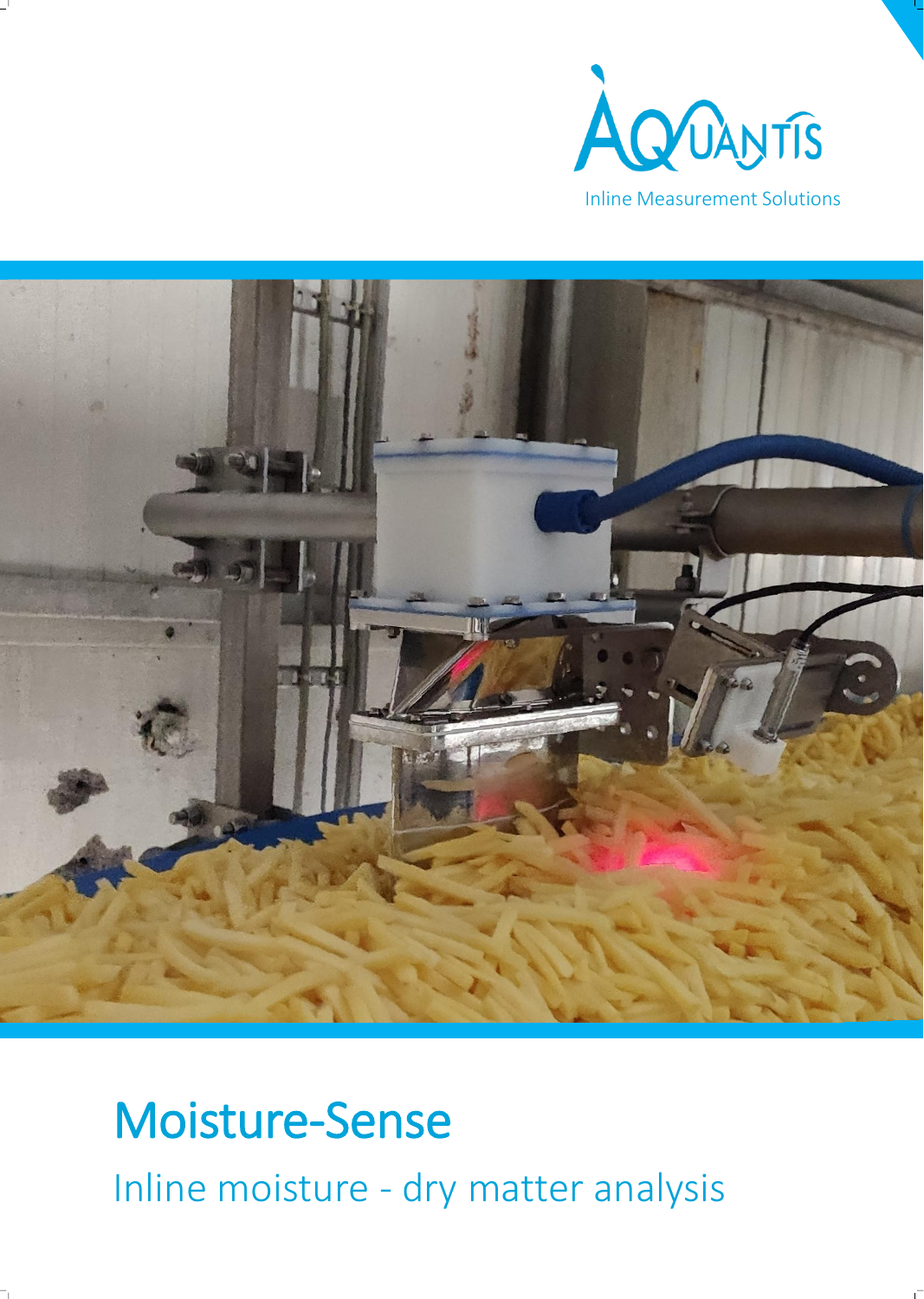### INLINE MOISTURE - DRY MATTER IN FRENCH FRIES

#### Why dry matter measurements?

Dry matter is a key quality parameter for French fries and other potato-based food products. Processors must comply with legal requirements as well the desired dry matter levels demanded by the customers. Having a good control over this parameter generates considerable benefits, and high product quality. A rough estimation shows that a 1% reduction in dry matter during production leads to more than 1% increase in profit for the company.

As the production process is very complex and can be influenced by various process parameters and raw material variability, it is not possible to have a constant moisture content of the fries with fixed production settings. The current quality control requires human involvement and takes 20-30 minutes before results are known which makes it impossible to adjust the production process in real time. Therefore, an inline moisture sensor providing split-second real-time feedback makes a big difference.

#### Moisture-Sense

Aquantis offers an inline moisture – dry matter solution - Moisture-Sense - based on microwave technology to track the moisture or dry matter levels after drying or frying of French fries.

The Moisture-Sense comes in the single- and double-plow versions for either plastic or metal belts, respectively. The sensors are made of from polished stainless steel and food-grade plastic materials to fulfill the highest hygienic standards.

The Moisture-Sense sensor emits very low-power microwaves. As the waves penetrate through the product, the water absorbs a part of the energy. The energy loss as a result of the moisture content is further processed to determine the dry matter content of the product. With the help of additional peripheral sensors, the Moisture-Sense determines the dry matter content of fries with an accuracy of  $<$   $\pm$ 1 %.



Figure 1: Installed Moisture-Sense sensor - Single Plow version (left) and Double Plow version (right).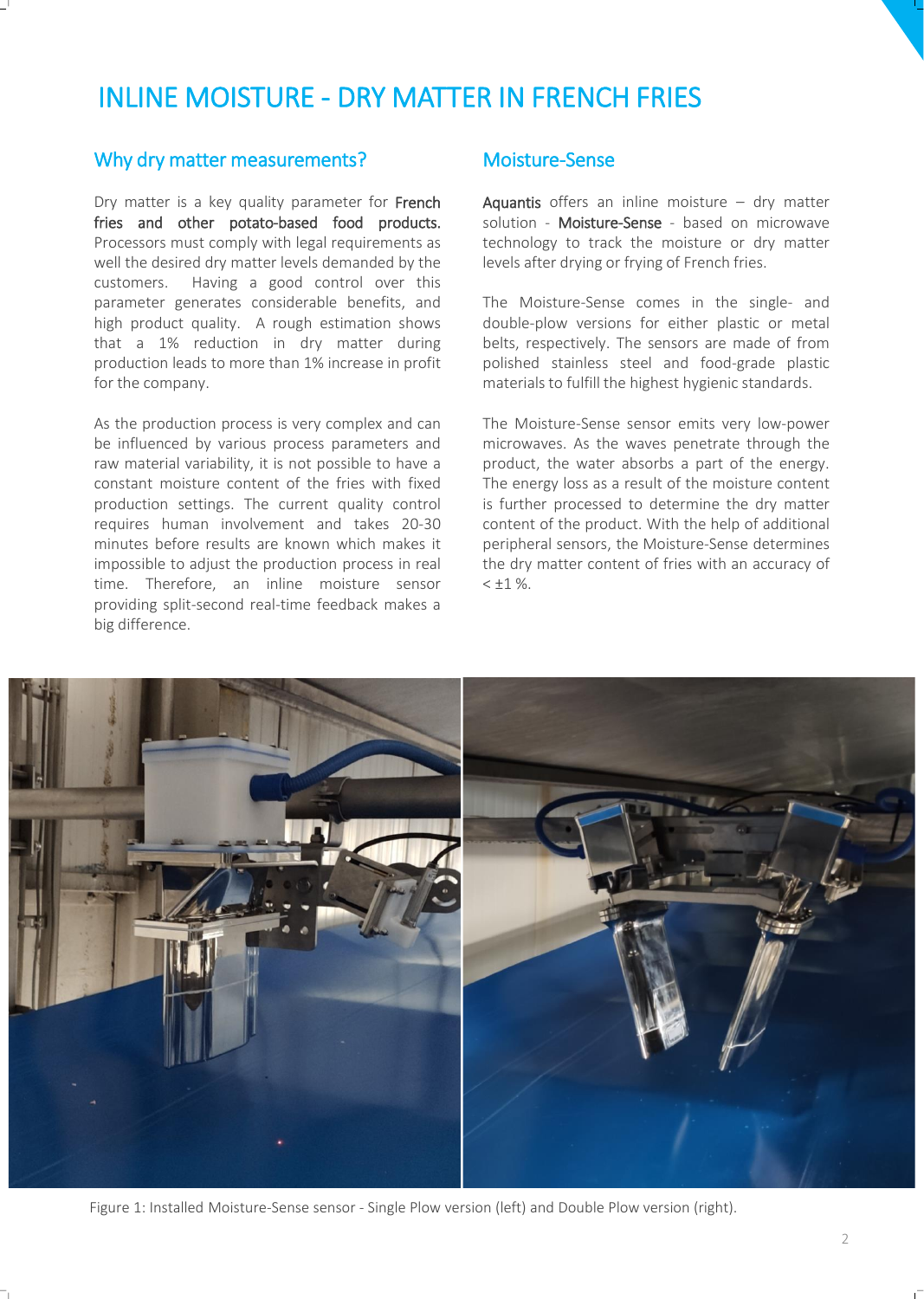### BENEFITS OVER CONVENTIONAL METHODS

#### Thermogravimetric methods

Thermogravimetric measurements are frequently used for dry matter analysis. These methods are based on change of weight by heating the sample via either halogen/infrared lamp or oven method. The sample weight before and after the water removal gives a fair estimation on dry matter content determination. The main limitations include:

- 1. The time it takes for such a measurement usually exceeds 20 minutes which makes it impossible to adjust the process parameters in real time.
- 2. A typical French fries production line usually produces more than 15-20 tons per hour. It is next to impossible to have a sample of a few grams which is representative to such large volume.

A simple example: a long fry may have a dry matter which is 4% lower than a shorter fry. This variation overpowers the accuracy of all the analytical techniques.

#### Moisture-Sense: inline moisture

By continuously monitoring the moisture or dry matter levels, it is possible to view this product parameter in real-time. The dry matter or moisture content changes with multiple percentages during the drying and frying of French fries. Installing the Moisture-Sense sensors after these processes provides real-time feedback to the dryers and fryers.

Inline measurements no longer require sampling and sample preparation of the fries. Removing this intermediate step results in saving time, costs and eliminating manual errors. The Moisture-Sense sensors provide a massive amount of data which allows to optimize the processes for every specific product.

The Moisture-Sense drives further digitalization of industrial production of French fries and other potato-based products. Process variations are minimized and corrected if necessary. This system allows automated and data-driven allocation and optimization of your resources reducing errors, time and costs. Industry 4.0 flat out.



Figure 2: Benefits of the Aquantis sensors over the conventional techniques to monitor moisture – dry matter.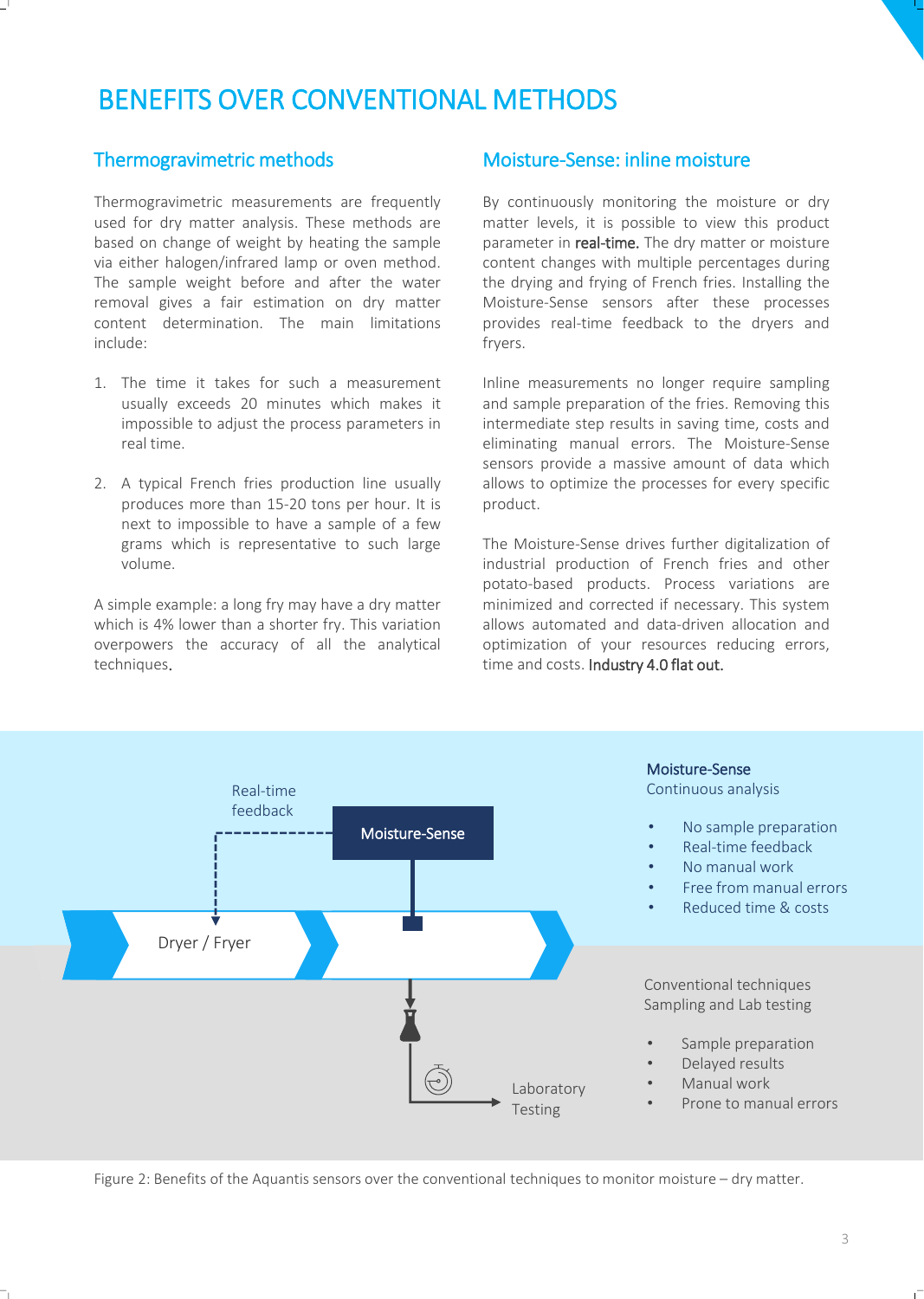### BENEFITS OVER CONVENTIONAL METHODS

### Near Infrared: Surface measurements

Near infrared (NIR) is a very versatile technology that is suitable for the moisture detection of thin products. However, it has a limited penetration when it comes to fries and other thick potatobased products. Since the surface and inside of fries have different dry matters, it is physically impossible to measure a representative dry matter content with this type of technologies.

#### Moisture-Sense: Bulk measurements

In contrast to NIR technology, the Moisture-Sense measures a volume of bulk material. The lowpower microwaves travel from the transmitter (Tx) to the receiver (Rx) measuring the moisture or dry matter over a large volume of French fries. This averages variations between fries providing representative measurements.



Figure 3: Cross section of bulk French fries on a conveyor belt for NIR and Moisture-Sense measurements.

#### Case study

A triplet of samples is taken on a regular basis during the production of fries. The dry matter contents are analyzed by halogen moisture analyzers. The results show that within each group the individual difference exceeds 2 percent within the sample group. This indicates that samples are frequently not representative for the production at the sampling moment.

By averaging the threefold measurements, one can have a better estimation of the dry matter content of the product. This is also in better agreement with the Aquantis Inline sensor. The Moisture-Sense measures a large portion of the production continuously, therefore, the representativeness of the measured sample is guaranteed.



Figure 4: Dry matter measurements using the Moisture-Sense (blue curve ± 1% blue shadow) and reference measurements using thermogravimetric method (Halogen lamp). The orange dots represent the individual thermogravimetric measurements, and the green dots are the corresponding means ± standard deviation.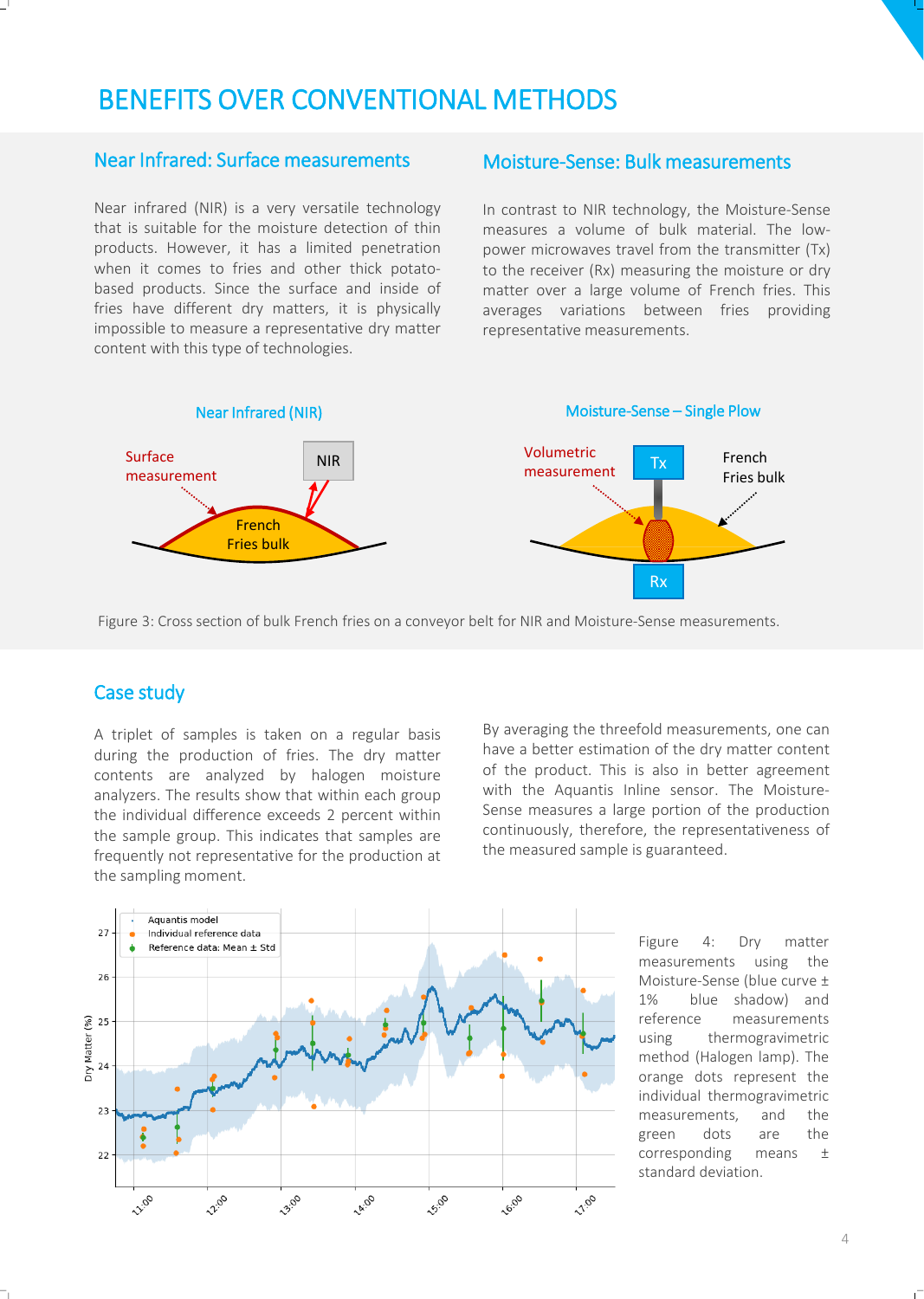### FINANCIAL GAIN OF THE MOISTURE-SENSE

#### Case study: 30% dry matter target

When targeting a dry matter target, it is common practice to foresee an additional safety margin of more than 1%. In case of a 30% dry matter target, the process operator aims for a dry matter content of 31%.

Changes in dry matter content can be translated in potato efficiency (PE). The PE is a good indicator of the efficiency of the production process and is defined as

> $PE =$ Weight of end products Weight of infeed potatoes

By having better control over dry matter, the process operator can reduce the dry matter up to 1%. A 1% reduction in dry matter results in a 2% PE increase.

#### For a 30 ton/h production line

When targeting a dry matter of 31%, 54.5 tons potatoes per hour are needed for 30 tons of end product. Reducing the dry matter with 1%, only 52.6 tons are needed, increasing the potato efficiency with 2%. On a 30 ton/h production line, this gives a reduction of  $1.9$  ton/h of raw material usage .

| Dry<br>Matter        | 31%  | 30%  |               |  |
|----------------------|------|------|---------------|--|
| Potato<br>efficiency | 55%  | 57%  | $\mathcal{L}$ |  |
| Potatoes<br>(ton/h)  | 54.5 | 52.6 | $-1.9$        |  |

Table 1: Impact dry matter on the raw material needs.

Considering a price  $\epsilon$ 80 / ton\* of potatoes, the reduced raw material cost is

1.9 ton/h  $*$  €80 / ton = €152 per hour.

\* Data taken from Belgapom

Assuming that the production runs 24/7 and 300 days a year, a 1% dry matter change on a single 30 ton line results in

- Reduced potato usage per day: 45.6 ton
- Reduced potato usage per week: 319.2 ton
- Reduced potato usage per year: 13680 ton



456 trucks of potatoes less per year for the same output

#### Reduced potato cost per year:  $\epsilon$  1.09 million

Note that the reduced energy cost, waste, transportation etc. are not included.



Financial gain after 1 year

Figure 5: Annual savings for individual production lines for a 0.5% and 1% dry matter reduction.

The cost of potatoes is the most important cost in producing French fries. Consequently, monitoring and controlling the dry matter will result in a significant financial gain.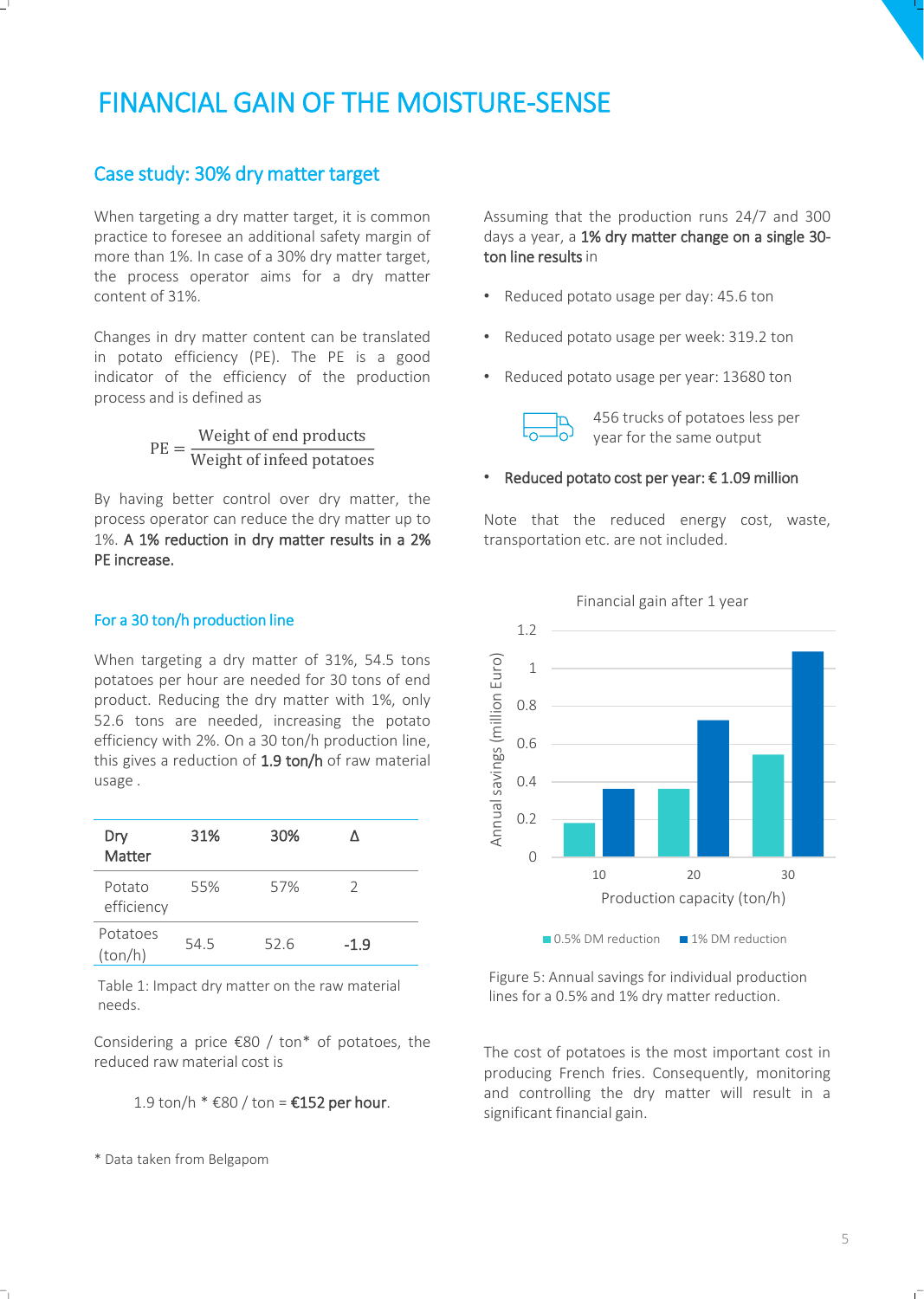### WEB INTERFACE AND NETWORK COMMUNICATION

The web interface is used to visualize the processed data and manage the device settings for the different type of products.

The software supports Modbus TCP/IP communication to integrate the data in the used SCADA systems. Other communication protocols can be foreseen.



Figure 6: The web interface of the Moisture-Sense.

### INTEGRATED PROCESS CONTROL

The Moisture-Sense is a part of the Aquantis inline sensor series for the food industry. While the Moisture-Sense provides the moisture level, the MICROFREEZE® monitors how much of the water is frozen indicating the quality of the freezing process.

The collected data after every production step can be consulted via the Aquantis web interface or a SCADA system. Combining multiple inline sensors after drying, frying and freezing processes provides a powerful tool to steer and coordinate the different production steps to maximize efficiency.



Figure 7: Aquantis inline sensors at different production steps of French Fries.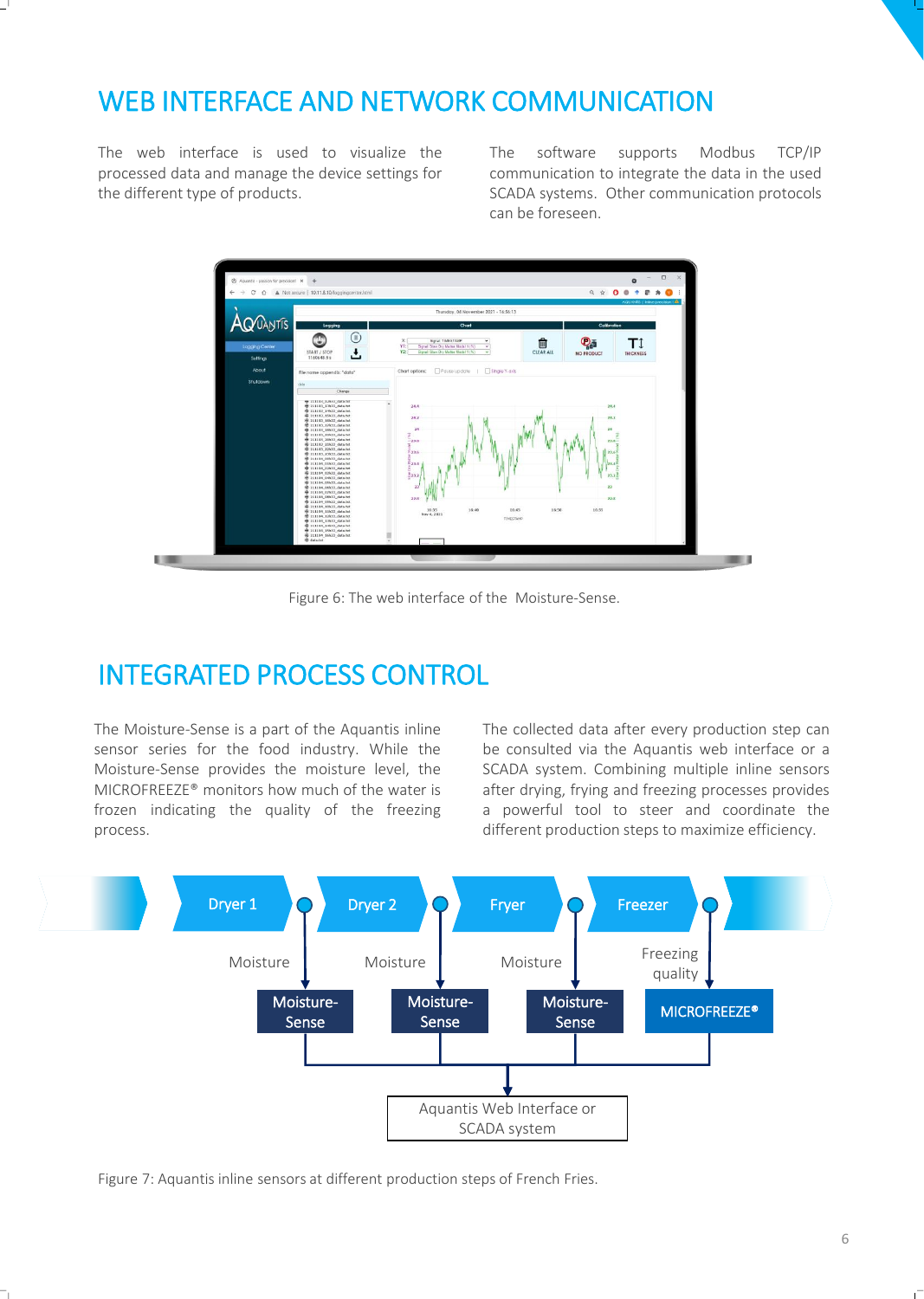### MAIN FEATURES

Our inline technology has various benefits compared to conventional methods:

- **E** High penetration: The microwaves emitted by the Moisture-Sense penetrates the entire layer of fries. This guarantees that both the surface and the core of the fries are measured
- Non-stop dry matter readout: The Moisture-Sense performs 500 measurements/sec on a 24/7 basis. This gives non-stop, real time measurement results on the dry matter content.
- **EXECTE:** Representative measurement: The volumetric measurements averages variations of individual products within the layer providing representative measurements. Based on received signal the moisture level is calculated.
- Non-destructive measurements: The power of the used electromagnetic waves are very low and consequently do not affect measured product in any matter.

| Item                                                | Moisture-Sense                                           |  |
|-----------------------------------------------------|----------------------------------------------------------|--|
| Sensing Technology                                  | Microwave technology                                     |  |
| Measuring range moisture                            | $60 - 90\%$ *                                            |  |
| Measuring precision                                 | $<$ $\pm$ 1% $*$                                         |  |
| Sampling rate                                       | 500 Hz                                                   |  |
| Field frequency                                     | ISM frequency band                                       |  |
| Transmitted power                                   | $^{\sim}$ 1 dBm ( $^{\sim}$ 1.25 mW)                     |  |
| Housing                                             | Food-grade Stainless steel AISI 304 -<br>Hygienic design |  |
| IP class                                            | <b>IP66</b>                                              |  |
| Dimensions transmitter unit $(W \times H \times D)$ | 210mm x 350 mm x 130 mm                                  |  |
| Dimensions receiver unit $(W \times H \times D)$    | 177 mm x 187 mm x 178 mm                                 |  |
| Dimensions computing unit $(W \times H \times D)$   | 390 mm x 794 mm x 268 mm                                 |  |
| Operational temperature range                       | $-40 °C$ to 40 °C                                        |  |
| Data connection                                     | Ethernet RJ45 plug                                       |  |
| Industrial interface                                | Modbus TCP/IP server                                     |  |
| User interface                                      | Web-based user interface                                 |  |

### TECHNICAL SPECIFICATIONS

Table 2: Technical specifications of the Moisture-sense.

\* Less than 1 % is also possible depending on product and measurement conditions